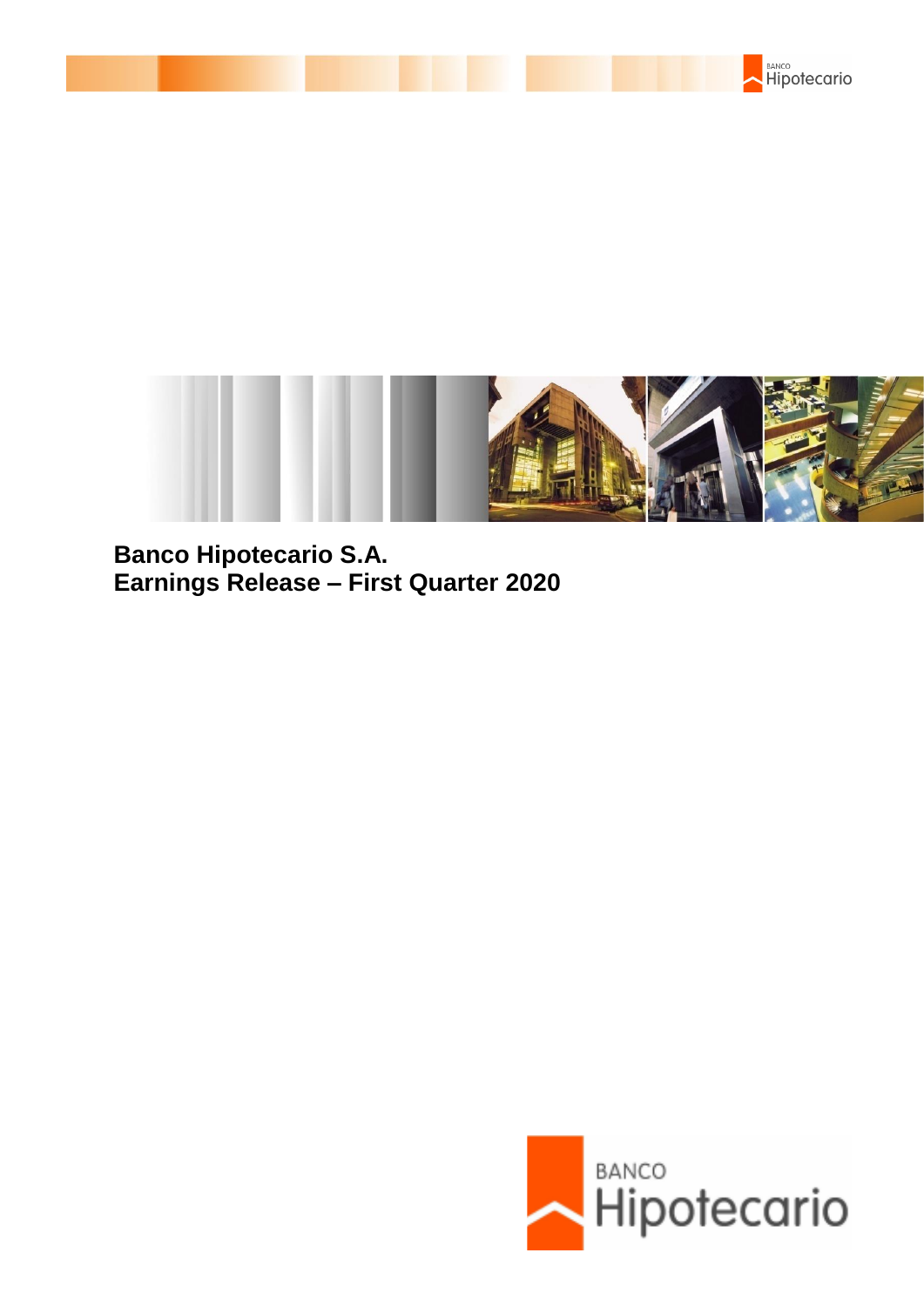

# Banco Hipotecario cordially invites you to participate in its First Quarter 2020 conference call

# **Wednesday, June 5th , 2020, 11:00 AM EST**

If you would like to participate, the hyperlink is: <https://zoom.us/j/93865419869?pwd=SEUxblN1bUdTTkRtQ2w3MTNKRUZ5UT09>

> Meeting ID: 938 6541 9869 Password: BH

> > Or you can dial in:

U.S.A: +1 646 558 8656 Argentina: +54 112 040 0447

Meeting ID: 938 6541 9869 Password: 849322

Preferably 10 minutes before the call is due to begin. The conference will be in English.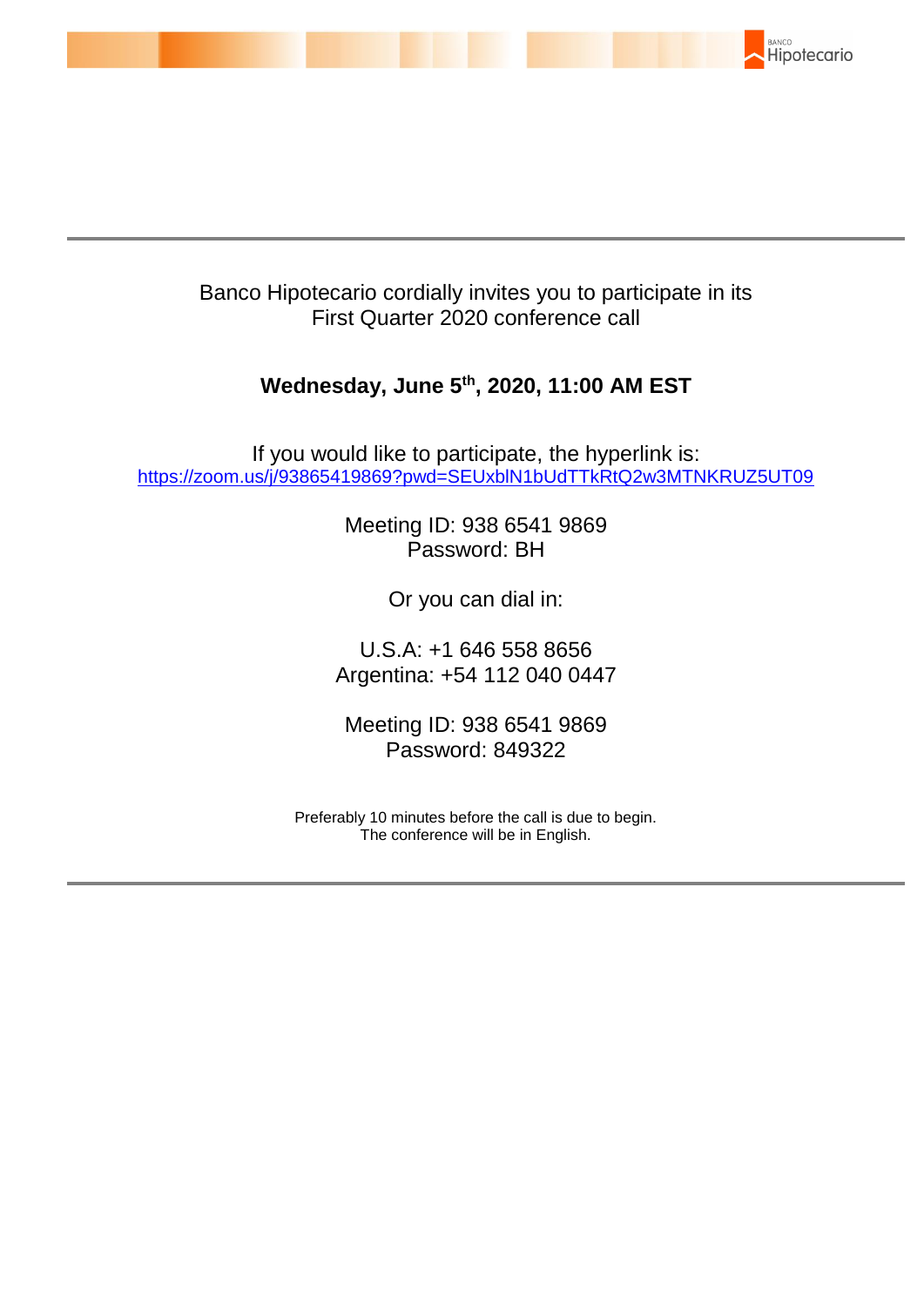BANCO Hipotecario

**Contacts**: **Eliezer Baschkier Valentina Bernasconi** Capital Markets Tel. (54-11) 4347- 5967/5986 Fax (54-11) 4347-5874 Buenos Aires, Argentina **[baschkier@hipotecario.com.ar](mailto:baschkier@hipotecario.com.ar) vmbernasconi@hipotecario.com.ar**

**Martín Diez** CFO Tel. (54-11) 4347- 5856 Buenos Aires, Argentina

# **Banco Hipotecario S.A. reports First Quarter 2020 consolidated results**

*The Bank began reporting results applying Hyperinflation Accounting, in accordance to IFRS rule IAS 29 ("IAS 29") as established by the Central Bank. Therefore, every result and variation described in this report is expressed in constant currency as of March 31st, 2020. Also, the provisioning model of IFRS 9 section 5.5 was applied, as established by the Central Bank.*

# *Highlights*

*Executive Summary*

- Net income for the quarter was Ps. (498.4) million, compared to Ps. (1,247.8) million of 2019's first quarter.
- Net operating income for the quarter was Ps. 3,833.3 million, compared to Ps. 4,357.5 million of 2019's first quarter.
- Operating income for the year was Ps. 237.1 million, compared to Ps. (438.7) million of 2019's first quarter.
- During the first quarter of 2020, the Liquidity Coverage Ratio (LCR) was 208.0%, Net Stable Funding Ratio (NSFR) was 136.6% and the liquid assets to deposits ratio was 88.6%.
- **•** Loans to the non-financial private sector decreased 34.4% between YoY.
- Deposits decreased 0.4% YoY, while capital markets debt decreased 32.4% YoY.
- On a consolidated basis, NPL increased from 11.9% in Q1 2019 to 12.5% in Q1 2020, while coverage ratio was 92.9% for the quarter. Besides, NPL in the consumer portfolio decreased from 10.1% to 4.6% during the same period.
- Total capital ratio as a percentage of RWA as of March 31<sup>st</sup>, 2020 was 17.0%, compared to 12.7% of same quarter of last year.
- **•** The COVID-19 pandemic is adversely impacting both the global economy and the Argentine economy and our business, and it is still too early to know the full extent of its impact.
- The Central Bank has established measures that affect the result of our operations: maximum rate for credit cards, minimum rate for term deposits, freeze of fees, among others.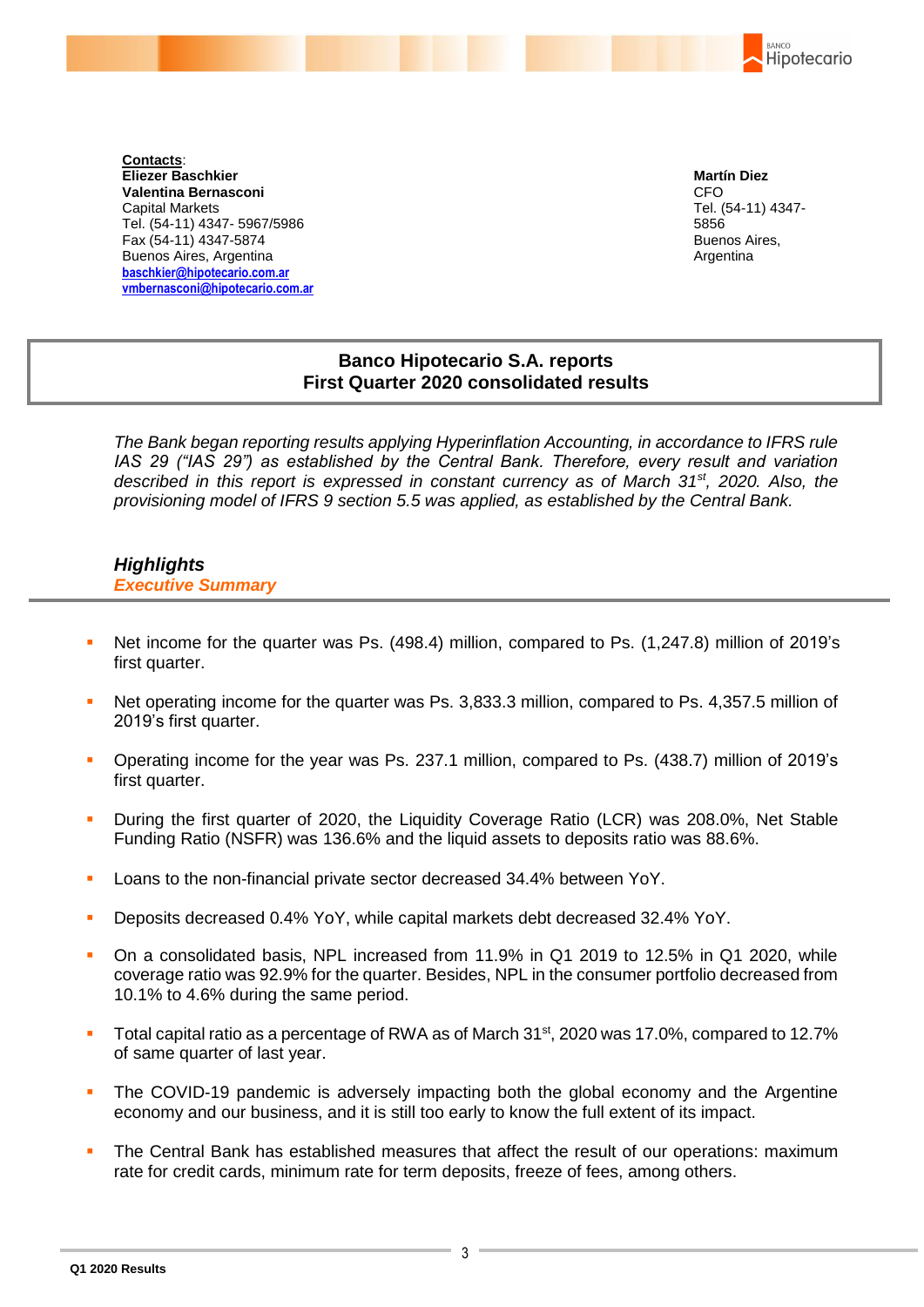

## *Buenos Aires, June 3 rd, 2020*

### **I. Banco Hipotecario's Consolidation**

Banco Hipotecario S.A. has consolidated line by line its balance sheet and income statement with the financial statements of its subsidiaries: BACS Banco de Crédito y Securitización S.A. and BHN Sociedad de Inversión S.A. The consolidated financial statements as of March 31<sup>st</sup>, 2020 were prepared under IFRS according to Central Bank´s convergence plan (Communication "A" 5541 and its modifications). Also, provisions under IFRS 9 (5.5) and inflation accounting were implemented starting on January 1st, 2020 (Communication "A" 6430, "A" 6651, "A" 6778 and "A" 6847).

### **II. First Quarter 2020 consolidated results**

Attributable net income for the quarter was Ps. (498.4) million, compared to Ps. (1,247.8) million of Q1 2019's.

Regarding profitability ratios, the ROAA for Q1 2020 was (1.9)% compared to (3.9)% for Q1 2020, while ROAE for the same periods were (15.8)% and (33.1)%, respectively.

| Income statement                                                             | 3 month period ended |            | Variation (%) |  |
|------------------------------------------------------------------------------|----------------------|------------|---------------|--|
| (in millions of pesos)                                                       | 31/03/20             | 31/03/19   | YoY           |  |
| Interest Income                                                              | 4,037.6              | 6,595.8    | $(38.8)\%$    |  |
| Interest Expense                                                             | (3,750.5)            | (6, 138.6) | (38.9)%       |  |
| <b>Net Interest Income</b>                                                   | 287.1                | 457.2      | $(37.2)\%$    |  |
| Fee Income                                                                   | 1,183.7              | 1,649.7    | $(28.3)\%$    |  |
| Fee Expense                                                                  | (52.8)               | (230.0)    | $(77.1)\%$    |  |
| <b>Net Fee Income</b>                                                        | 1,130.9              | 1,419.7    | $(20.3)\%$    |  |
| Net Income from financial instruments at Fair Value<br>through profit & Loss | 1,681.7              | 3,816.3    | (55.9)%       |  |
| Difference in quoted prices of gold and foreign currency                     | (295.4)              | (1,440.1)  | $(79.5)\%$    |  |
| Other operating income                                                       | 1,394.9              | 1,794.2    | $(22.3)\%$    |  |
| Provision for loan losses                                                    | (365.9)              | (1,689.8)  | $(78.3)\%$    |  |
| <b>Net Operating Income</b>                                                  | 3,833.3              | 4,357.5    | $(12.0)\%$    |  |
| Personnel expenses                                                           | (1,308.3)            | (1, 851.3) | $(29.3)\%$    |  |
| Administrative expenses                                                      | (867.5)              | (1, 172.8) | $(26.0)\%$    |  |
| Depreciation and impairment of assets                                        | (182.7)              | (306.1)    | $(40.3)\%$    |  |
| Other operating expenses                                                     | (1, 237.8)           | (1,465.9)  | $(15.6)\%$    |  |
| <b>Operating Income</b>                                                      | 237.1                | (438.7)    | $(154.1)\%$   |  |
| Result from subsidiaries, associates and joint ventures                      | (20.4)               | (14.2)     | 44.0%         |  |
| Result from exposure to changes in the purchasing power of tl                | (678.4)              | (780.1)    | $(13.0)\%$    |  |
| Income tax from continuing operations                                        | (29.8)               | (33.6)     | $(11.5)\%$    |  |
| Net income of the period attributable to<br>non-controlling interests        | (7.0)                | 18.8       | $(137.2)\%$   |  |
| Net Income attributable to owners of the parent company                      | (498.4)              | (1, 247.8) | $(60.1)\%$    |  |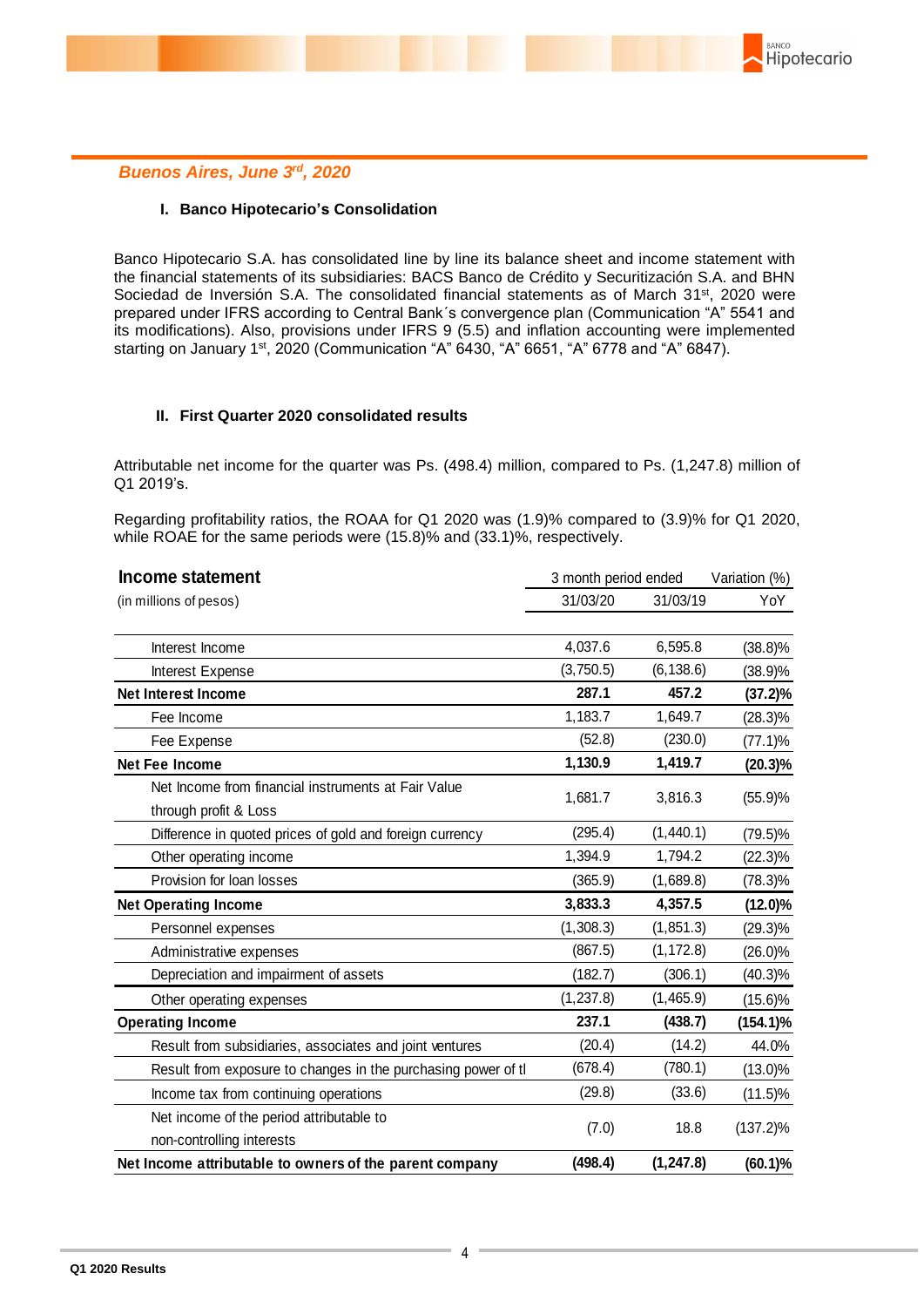

Hipotecario

Interest income for the quarter was Ps. 4,037.6 million, compared to Ps. 6,595.8 million of Q1 2019, which represents a decrease of 38.8%. This does not include income from Central Bank notes (Leliq), which are reflected in net income from financial instruments at fair value through profit and loss.

| <b>Interest Income</b>                                  | 3 month period ended |          | Variation (%) |
|---------------------------------------------------------|----------------------|----------|---------------|
| (in millions of pesos)                                  | 31/03/20             | 31/03/19 | YoY           |
| Interest on cash and due from banks                     | 23.7                 | (7.3)    | N/A           |
| Interest from loans to the financial sector             | 0.6                  | 33.5     | $(98.2)\%$    |
| Interest from public and corporate securities           | 325.4                | 254.9    | 27.7%         |
| Interest on overdrafts                                  | 22.3                 | 54.6     | $(59.1)\%$    |
| Interest on documents                                   | 16.5                 | 69.1     | (76.2)%       |
| Interest on pledge loans                                | 7.1                  | 21.5     | (66.9)%       |
| Interest on financial leases                            | 4.7                  | 19.9     | $(76.4)\%$    |
| Interest on other loans                                 | 353.5                | 544.7    | $(35.1)\%$    |
| Interest from commercial loans                          | 404.1                | 709.8    | $(43.1)\%$    |
| Interest on personal loans                              | 611.1                | 1,409.4  | $(56.6)\%$    |
| Interest on credit card loans                           | 1,539.3              | 3,298.4  | $(53.3)\%$    |
| Interest from consumer loans                            | 2,150.4              | 4,707.8  | $(54.3)\%$    |
| Interest on mortgage loans                              | 163.6                | 227.9    | (28.2)%       |
| Interest on other receivables from financial operations | 0.0                  | 0.0      | N/A           |
| Income from adjustments                                 | 589.5                | 483.8    | 21.9%         |
| Interest from mortgage loans                            | 753.2                | 711.7    | 5.8%          |
| Others                                                  | 380.3                | 185.4    | 105.1%        |
| Total                                                   | 4,037.6              | 6,595.8  | (38.8)%       |

Interest expense for the quarter was Ps. 3,750.5 million, compared to Ps. 6,138.6 million of Q1 2019, which represents a decrease of 38.9%.

| <b>Interest Expense</b>                                   |            | 3 month period ended<br>Variation (%) |             |  |
|-----------------------------------------------------------|------------|---------------------------------------|-------------|--|
| (in millions of pesos)                                    | 31/03/20   | 31/03/19                              | YoY         |  |
|                                                           |            |                                       |             |  |
| Interest on checking accounts                             | (448.9)    | (70.8)                                | N/A         |  |
| Interest on saving accounts                               | (2.9)      | (5.0)                                 | (41.4)%     |  |
| Interest on time deposits                                 | (1, 254.7) | (2, 153.5)                            | $(41.7)\%$  |  |
| Interest from deposits                                    | (1,706.5)  | (2, 229.3)                            | $(23.5)\%$  |  |
| Interest from other liabilities from financial operations | (1,381.1)  | (3,364.6)                             | $(59.0)\%$  |  |
| Expense from adjustments                                  | (554.6)    | (460.1)                               | 20.5%       |  |
| Interest from corporate bonds                             | (1,935.7)  | (3,824.7)                             | $(49.4)\%$  |  |
| Interest on interfinancial loans                          | (17.0)     | (32.6)                                | (47.9)%     |  |
| Interest on other financing from financial institutions   |            | (34.8)                                | $(100.0)\%$ |  |
| <b>Others</b>                                             | (91.3)     | (17.2)                                | N/A         |  |
| <b>Total</b>                                              | (3,750.5)  | (6, 138.6)                            | (38.9)%     |  |

Net fee income for the quarter was Ps. 1,130.9 million, compared to Ps. 1,419.7 million of Q1 2019, which represents a decrease of 20.3%.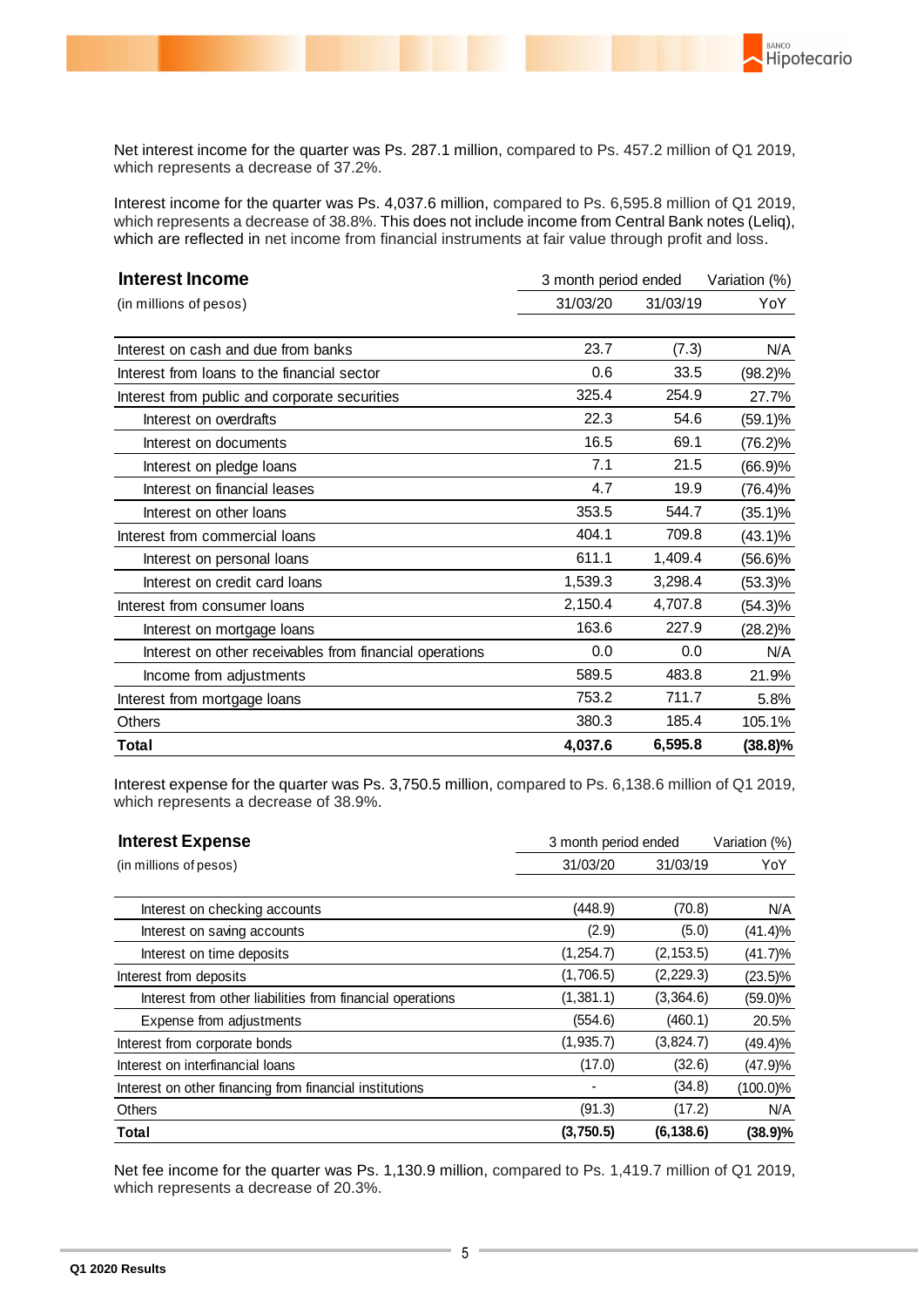

| <b>Net Fee Income</b>                 | 3 month period ended | Variation (%) |            |
|---------------------------------------|----------------------|---------------|------------|
| (in millions of pesos)                | 31/03/20             | 31/03/19      | YoY        |
| <b>Fee Income</b>                     |                      |               |            |
| Fee charged on consumer clients       | 990.3                | 1,541.5       | $(35.8)\%$ |
| Fee charged on liability transactions | 120.4                | 57.8          | 108.3%     |
| <b>Others</b>                         | 73.0                 | 50.4          | 44.9%      |
| Total                                 | 1,183.7              | 1,649.7       | (28.2)%    |
| <b>Fee Expense</b>                    |                      |               |            |
| Credit related fees                   | (32.3)               | (197.1)       | $(83.6)\%$ |
| Debt placement charges                | (17.1)               | (30.6)        | $(44.1)\%$ |
| <b>Others</b>                         | (3.4)                | (2.3)         | 49.1%      |
| <b>Total</b>                          | (52.8)               | (230.0)       | (77.0)%    |
| <b>Net Fee Income</b>                 | 1,130.9              | 1,419.7       | $(20.3)\%$ |

Net income from financial instruments at fair value through profit and loss for the year was Ps. 1,681.7 million, compared to Ps. 3,816.3 million of Q1 2019, which represents a decrease of 55.9%.

## **Net Income from financial instruments at**

| Fair Value through profit & loss | 3 month period ended |          | Variation (%) |  |
|----------------------------------|----------------------|----------|---------------|--|
| (in millions of pesos)           | 31/03/20             | 31/03/19 |               |  |
|                                  |                      |          |               |  |
| Income from public securities    | 1.811.5              | 3.726.6  | $(51.4)\%$    |  |
| Income from private securities   | (67.7)               | 53.6     | $(226.2)\%$   |  |
| Income from other securities     | (62.1)               | 36.1     | $(272.3)\%$   |  |
| Total                            | 1,681.7              | 3,816.3  | (55.9)%       |  |

The negative result of difference in quoted prices of gold and foreign currency for the quarter was Ps. 295.4 million, which compensates with the net income from financial instruments at Fair Value through profit and loss of Ps. 1,681.7 million.

Other operating income for the quarter was Ps. 1,394.9 million, compared to Ps. 1,794.2 million of Q1 2019, which represents a decrease of 22.3%.

| Other operating income                |          | 3 month period ended |            |  |
|---------------------------------------|----------|----------------------|------------|--|
| (in millions of pesos)                | 31/03/20 | 31/03/19             | YoY        |  |
| Loan related services                 | 942.9    | 1,291.1              | $(27.0)\%$ |  |
| Fee charged on liability transactions | 57.8     | 39.0                 | 48.1%      |  |
| Penalty interest                      | 58.0     | 108.5                | $(46.5)\%$ |  |
| Recovered loans                       | 71.4     | 34.8                 | 105.3%     |  |
| <b>Others</b>                         | 264.7    | 320.7                | $(17.5)\%$ |  |
| <b>Total</b>                          | 1.394.9  | 1.794.2              | $(22.3)\%$ |  |

Provision for loan losses for the quarter was Ps. 365.9 million, compared to Ps. 1,689.8 million of Q1 2019, which represents a decrease of 78.3%.

Personnel expenses for the quarter were Ps. 1,308.3 million, compared to Ps. 1,851.3 million of Q1 2019, which represents a decrease of 29.3%.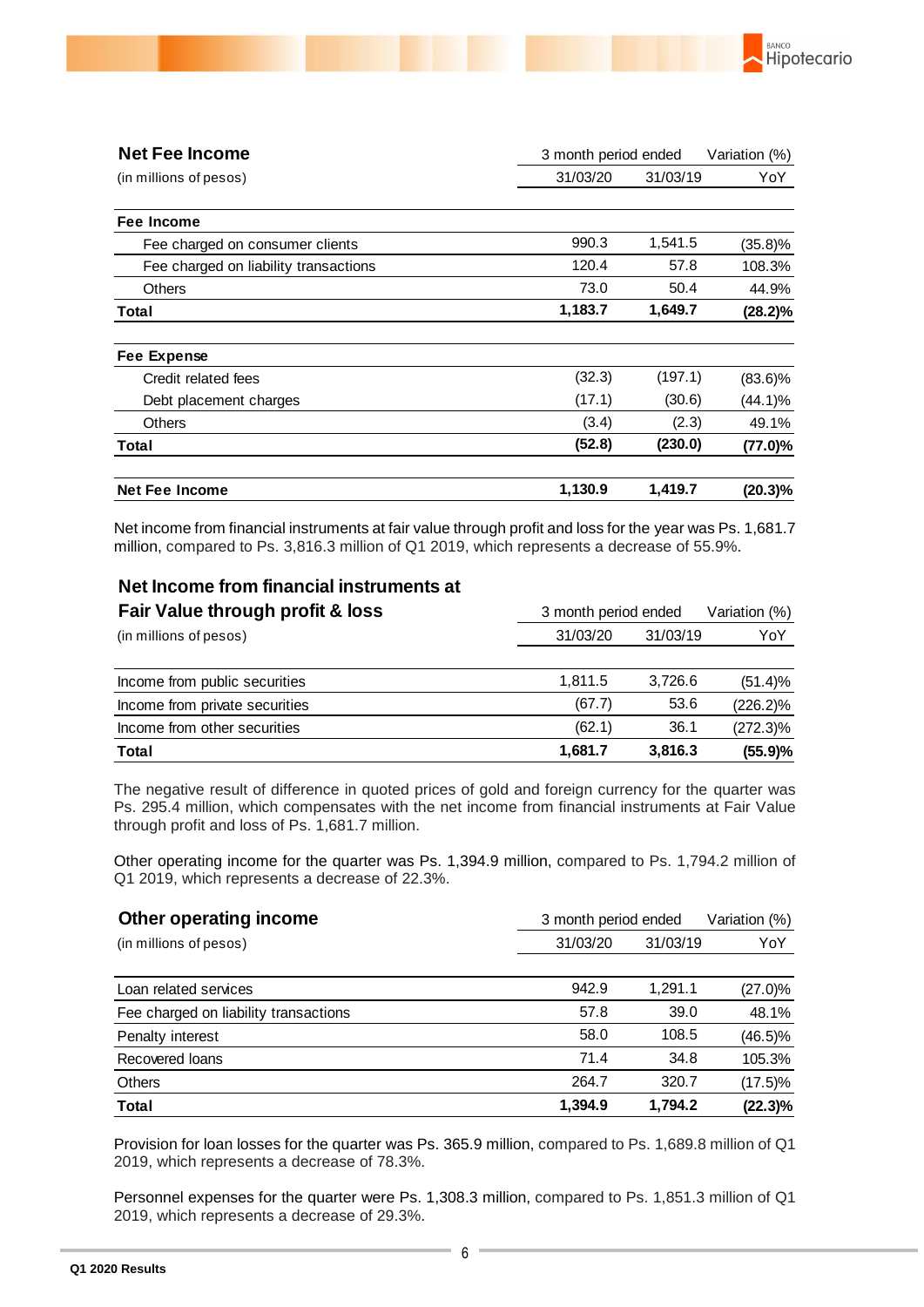

| <b>Personnel expenses</b>             | 3 month period ended | Variation (%) |            |
|---------------------------------------|----------------------|---------------|------------|
| (in millions of pesos)                | 31/03/20             | 31/03/19      | YoY        |
|                                       |                      |               |            |
| Salaries and social security expenses | (1,031.3)            | (1, 247.1)    | $(17.3)\%$ |
| Severance and bonus expenses          | (196.1)              | (513.8)       | $(61.8)\%$ |
| Other personnel expenses              | (80.9)               | (90.4)        | $(10.5)\%$ |
| <b>Total</b>                          | (1,308.3)            | (1, 851.3)    | $(29.3)\%$ |

Administrative expenses for the quarter were Ps. 867.5 million, compared to Ps. 1,172.8 million of Q1 2019, which represents a decrease of 26.0%.

| <b>Administrative expenses</b>      | 3 month period ended |            | Variation (%) |  |
|-------------------------------------|----------------------|------------|---------------|--|
| (in millions of pesos)              | 31/03/20             | 31/03/19   | YoY           |  |
|                                     |                      |            |               |  |
| Directors fees                      | (52.1)               | (60.4)     | $(13.8)\%$    |  |
| Other fees                          | (410.5)              | (485.6)    | $(15.5)\%$    |  |
| Advertising and publicity           | (22.6)               | (21.8)     | 3.5%          |  |
| Taxes                               | (91.5)               | (163.5)    | $(44.0)\%$    |  |
| Manteinance and conservation fees   | (80.2)               | (107.8)    | $(25.6)\%$    |  |
| Electricity, gas and communications | (74.1)               | (99.5)     | $(25.5)\%$    |  |
| <b>Others</b>                       | (136.4)              | (234.2)    | (41.8)%       |  |
| <b>Total</b>                        | (867.5)              | (1, 172.8) | $(26.0)\%$    |  |

Other operating expenses for the quarter were Ps.1,237.8 million, compared to Ps. 1,465.9 million of Q1 2019, which represents a decrease of 15.6%.

| Other operating expenses                         |            | 3 month period ended |            |
|--------------------------------------------------|------------|----------------------|------------|
| (in millions of pesos)                           | 31/03/20   | 31/03/19             |            |
|                                                  |            |                      |            |
| Turnover tax and others                          | (347.7)    | (635.5)              | $(45.3)\%$ |
| Deposit Guarantee Fund contributions             | (18.7)     | (19.9)               | (5.9)%     |
| Loan related services                            | (482.9)    | (423.6)              | 14.0%      |
| Loans discouts & credit and debit card discounts | (109.6)    | (122.0)              | $(10.1)\%$ |
| <b>Others</b>                                    | (278.8)    | (265.1)              | 5.2%       |
| <b>Total</b>                                     | (1, 237.8) | (1,465.9)            | $(15.6)\%$ |

Non-financial private sector loan portfolio totaled Ps. 42,905.9 million in the quarter, compared to Ps. 65,435.0 million of Q1 2019, which represents a decrease of 34.4%.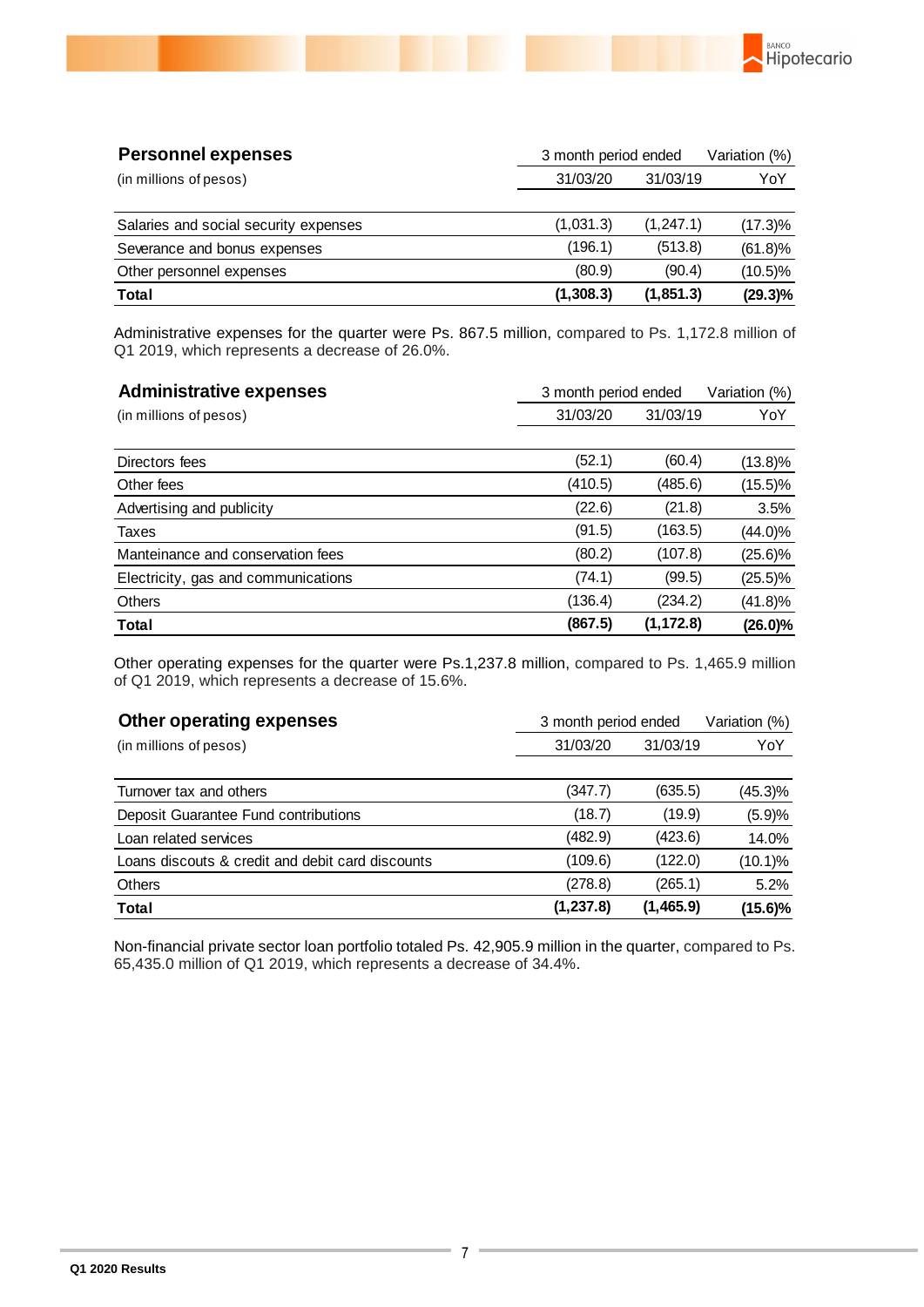

| Loans to the non-financial private sector             | 3 month period ended |          |            |
|-------------------------------------------------------|----------------------|----------|------------|
| (in millions of pesos)                                | 31/03/20             | 31/03/19 | YoY        |
|                                                       |                      |          |            |
| Overdrafts                                            | 264.0                | 374.4    | $(29.5)\%$ |
| Documents                                             | 133.6                | 443.6    | (69.9)%    |
| Mortgage loans                                        | 7,073.0              | 8,311.8  | (14.9)%    |
| Pledge loans                                          | 76.4                 | 257.6    | $(70.3)\%$ |
| Personal loans                                        | 5,464.6              | 12,026.4 | $(54.6)\%$ |
| Credit card loans                                     | 17,404.1             | 25,874.1 | $(32.7)\%$ |
| <b>Financial leases</b>                               | 43.3                 | 157.0    | (72.4)%    |
| Loans to the personnel                                | 328.1                | 429.1    | $(23.5)\%$ |
| Unallocated collections                               | (6.8)                | (13.3)   | $(48.6)\%$ |
| Other                                                 | 11,413.2             | 16,773.3 | (32.0)%    |
| Accrued interest and quotation differences receivable | 739.1                | 888.2    | $(16.8)\%$ |
| Documented interest                                   | (26.6)               | (87.3)   | $(69.6)\%$ |
| Total                                                 | 42,905.9             | 65,435.0 | $(34.4)\%$ |

BH's non-financial private sector loan portfolio composition as of March 31<sup>st</sup>, 2020 was 70.5% of retail financing and housing loans (53.3% consumer and 17.2% housing) and 29.5% of commercial loans, providing a highly diversified client base.





On a consolidated basis, NPL increased from 11.9% in Q1 2019 to 12.5% in Q1 2020, while coverage ratio was 92.9% for the quarter. Besides, NPL in the consumer portfolio decreased from 10.1% to 4.6% during the same period.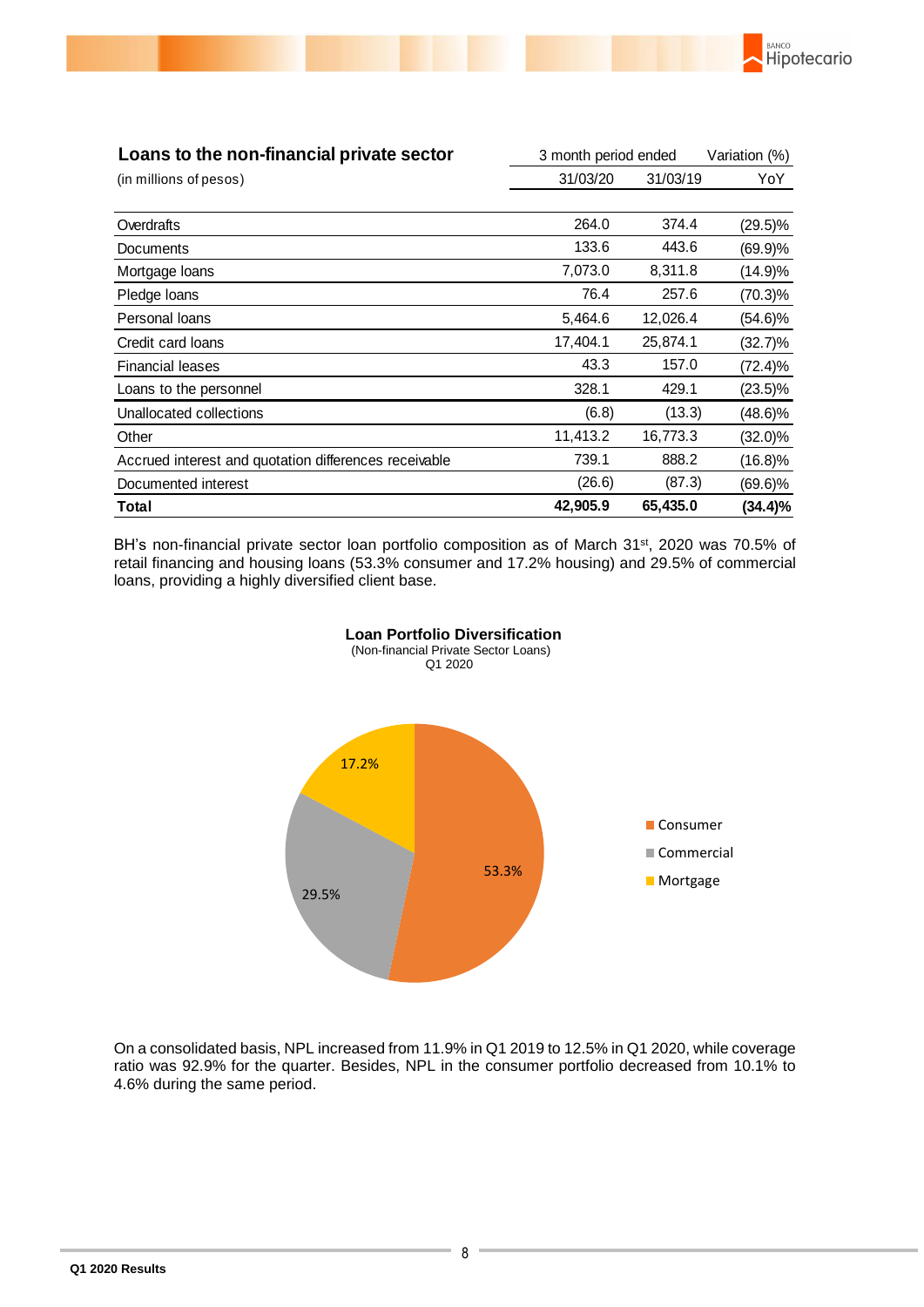

| <b>Non-performing loans</b><br>3 month period ended         |          |          |
|-------------------------------------------------------------|----------|----------|
| (in millions of pesos)                                      | 31/03/20 | 31/03/19 |
| <b>Consolidated level</b>                                   |          |          |
| Non-performing loans                                        | 5,393.4  | 8,077.7  |
| Total portfolio                                             | 43,306.1 | 67,996.3 |
| Allowances (total)                                          | 5,009.9  | 6,018.7  |
| Non-performing loans / Total portfolio                      | 12.5%    | 11.9%    |
| Allowances (total) / Non-performing loans                   | 92.9%    | 74.5%    |
| <b>Consumer portfolio</b>                                   |          |          |
| Non-performing loans (consumer)                             | 1,411.7  | 4,714.0  |
| Consumer portfolio                                          | 30,369.9 | 46,684.6 |
| Allowances (consumer)                                       | 2,075.2  | 4,840.6  |
| Non-performing loans (consumer) / Consumer portfolio        | 4.6%     | 10.1%    |
| Allowances (consumer) / Non-performing loans (consumer)     | 147.0%   | 102.7%   |
| <b>Commercial portfolio</b>                                 |          |          |
| Non-performing loans (commercial)                           | 3,981.7  | 3,363.7  |
| Commercial portfolio                                        | 12,936.2 | 21,311.6 |
| Allowances (commercial)                                     | 2,934.7  | 1,178.1  |
| Non-performing loans (commercial) / Commercial portfolio    | 30.8%    | 15.8%    |
| Allowances (Commercial) / Non-performing loans (commercial) | 73.7%    | 35.0%    |

Deposits totaled Ps. 42,796.2 million, representing a 0.4% decrease YoY, while capital markets debt totaled Ps. 32,238.6 million, representing a 32.4% decrease YoY.

| <b>Funding</b>                     | 3 month period ended |        |          |        | Variation (%) |
|------------------------------------|----------------------|--------|----------|--------|---------------|
| (in millions of pesos)             | 31/03/20             |        | 31/03/19 |        | YoY           |
|                                    | Ps.                  | %      | Ps.      | %      |               |
| Deposits                           | 42,796.2             | 57.0%  | 42.985.4 | 47.4%  | (0.4)%        |
| Local capital markets debt         | 11,399.3             | 15.2%  | 29.488.7 | 32.5%  | $(61.3)\%$    |
| International capital markets debt | 20,839.4             | 27.8%  | 18.172.6 | 20.0%  | 14.7%         |
| Capital markets debt               | 32,238.6             | 43.0%  | 47.661.3 | 52.6%  | $(32.4)\%$    |
| <b>Total</b>                       | 75,034.8             | 100.0% | 90,646.7 | 100.0% | $(17.2)\%$    |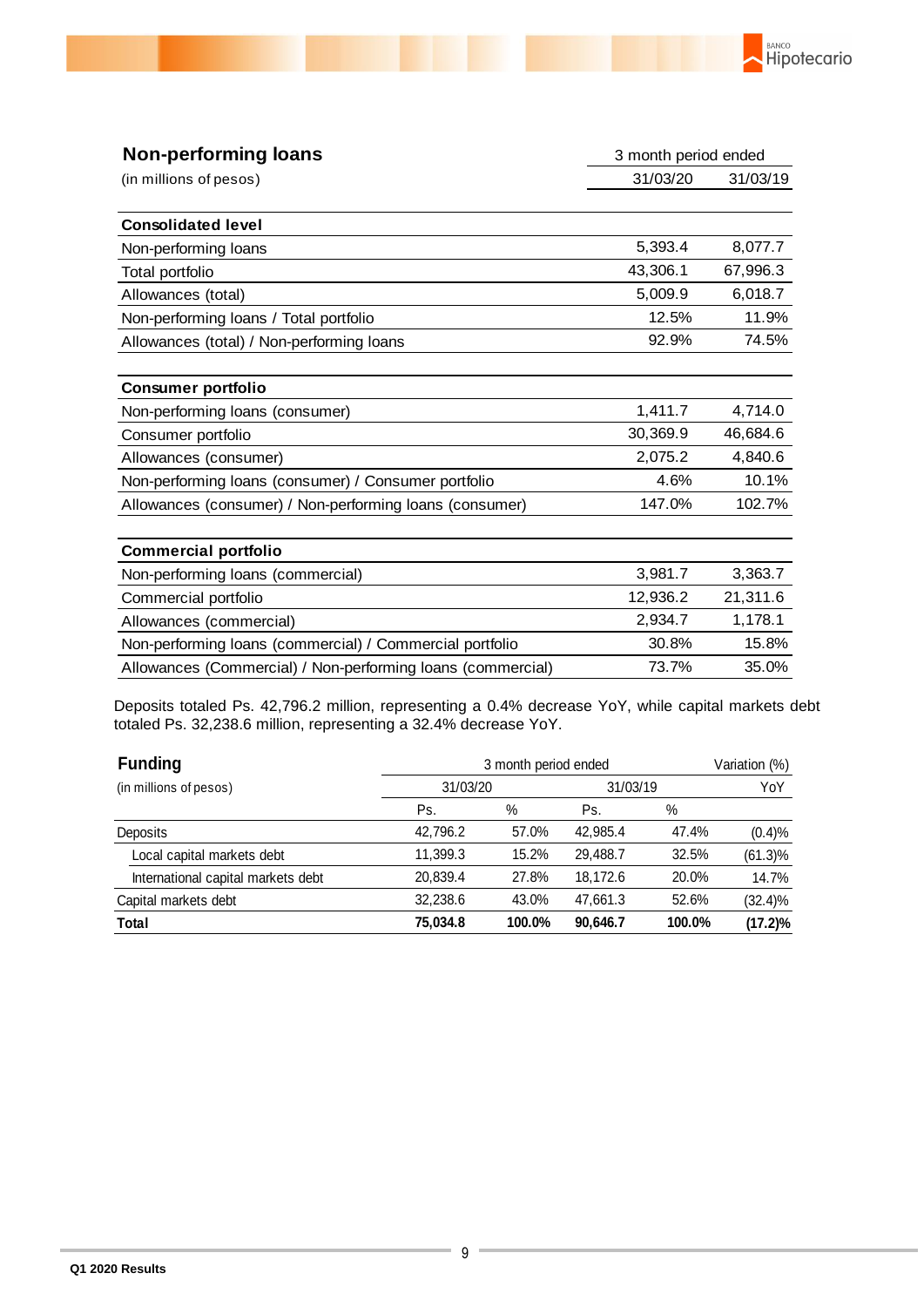

| Comparative consolidated balance sheet                                | As of     |           | Variation (%) |  |
|-----------------------------------------------------------------------|-----------|-----------|---------------|--|
| (in millions of pesos)                                                | 31/03/20  | 31/03/19  | YoY           |  |
| <b>Assets</b>                                                         |           |           |               |  |
| Cash and deposits in banks                                            | 23,209.4  | 10,180.0  | 128.0%        |  |
| Debt securities at fair value through profit and loss                 | 15,663.9  | 31,955.7  | $(51.0)\%$    |  |
| Derivatives                                                           | 5.5       | 72.4      | (92.4)%       |  |
| Repo transactions                                                     | 1,910.4   | 1,336.0   | 43.0%         |  |
| Loans and other receivables                                           | 2,591.9   | 4,317.1   | $(40.0)\%$    |  |
| Non financial public sector                                           | 0.1       | 21.8      | (99.7)%       |  |
| Financial sector                                                      | 10.4      | 211.3     | (95.1)%       |  |
| Non financial private sector and foreign                              | 42,905.9  | 65,435.0  | $(34.4)\%$    |  |
| Allow ances                                                           | (4,996.7) | (5,985.0) | $(16.5)\%$    |  |
| Loans, net of allow ances                                             | 37,919.6  | 59,683.1  | $(36.5)\%$    |  |
| Other debt securities                                                 | 3,357.7   | 2,888.1   | 16.3%         |  |
| Financial assets in guarantee                                         | 6,121.4   | 3,554.3   | 72.2%         |  |
| Investment in other companies, subsidiaries and joint ventures        | 6.2       | 6.2       | 0.0%          |  |
| Property, plant and equipment                                         | 4,209.7   | 4,572.9   | (7.9)%        |  |
| Others                                                                | 8,248.4   | 8,520.8   | (3.2)%        |  |
| <b>Total Assets</b>                                                   | 103,244.0 | 127,086.6 | $(18.8)\%$    |  |
|                                                                       |           |           |               |  |
| Liabilities                                                           |           |           |               |  |
| Deposits                                                              | 42,796.2  | 42,985.4  | (0.4)%        |  |
| Liabilities at fair value through profit and loss                     | 1,023.8   | 1,284.3   | $(20.3)\%$    |  |
| Derivatives                                                           | 5.9       | 144.5     | (95.9)%       |  |
| Repo transactions                                                     | 1,404.4   | 75.8      | N/A           |  |
| Other financial liabilities                                           | 7,365.8   | 11,064.3  | (33.4)%       |  |
| Financing received from Central Bank and other financial institutions | 1,063.3   | 1,529.3   | $(30.5)\%$    |  |
| Capital markets debt                                                  | 32,238.6  | 47,661.3  | (32.4)%       |  |
| Current income tax liabilities                                        | 884.5     | 878.3     | 0.7%          |  |
| Subordinated capital markets debt                                     |           |           | N/A           |  |
| Provisions                                                            | 648.6     | 577.6     | 12.3%         |  |
| Deferred income tax liabilities                                       | 2,858.2   | 5,479.1   | (47.8)%       |  |
| Other non financial liabilities                                       |           |           | N/A           |  |
| <b>Total Liabilities</b>                                              | 90,289.5  | 111,679.9 | $(19.2)\%$    |  |
|                                                                       |           |           |               |  |
| Shareholders' Equity attributable to non controlling interest         | 319.5     | 323.5     | $(1.2)\%$     |  |
| Shareholders' Equity attributable to controlling interest             | 12,634.9  | 15,083.2  | $(16.2)\%$    |  |
| <b>Total Shareholders' Equity</b>                                     | 12,954.5  | 15,406.7  | (15.9)%       |  |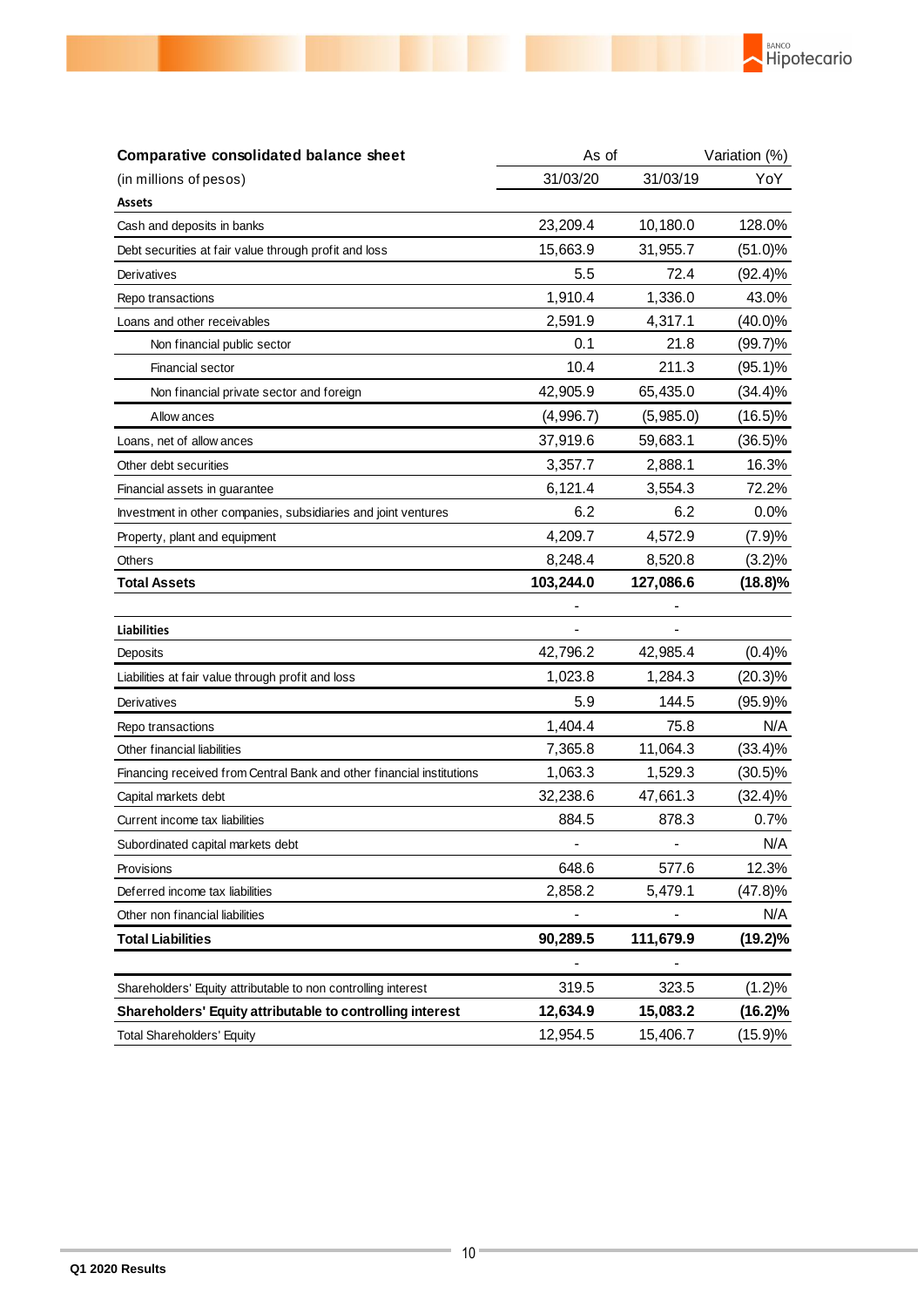

| Comparative consolidated income statement                                | 3 month period ended |            | Variation (%) |
|--------------------------------------------------------------------------|----------------------|------------|---------------|
| (in millions of pesos)                                                   | 31/03/20             | 31/03/19   | YoY           |
| Interest Income                                                          | 3,448.1              | 6,112.0    | $(43.6)\%$    |
| Income from adjustments                                                  | 589.5                | 483.8      | 21.9%         |
| Interest Expense                                                         | (3, 195.9)           | (5,678.5)  | (43.7)%       |
| Expenses from adjuntments                                                | (554.6)              | (460.1)    | 20.5%         |
| <b>Net Interest Income</b>                                               | 287.1                | 457.2      | $(37.2)\%$    |
| Fee Income                                                               | 1,183.7              | 1,649.7    | $(28.3)\%$    |
| Fee Expense                                                              | (52.8)               | (230.0)    | $(77.1)\%$    |
| Net Fee Income                                                           | 1,130.9              | 1,419.7    | $(20.3)\%$    |
| Net Income from financial instruments at Fair Value                      | 1,681.7              | 3,816.3    | (55.9)%       |
| through profit & Loss                                                    |                      |            |               |
| Difference in quoted prices of gold and foreign currency                 | (295.4)              | (1,440.1)  | $(79.5)\%$    |
| Other operating income                                                   | 1,394.9              | 1,794.2    | $(22.3)\%$    |
| Provision for loan losses                                                | (365.9)              | (1,689.8)  | $(78.3)\%$    |
| <b>Net Operating Income</b>                                              | 3,833.3              | 4,357.5    | $(12.0)\%$    |
| Personnel expenses                                                       | (1,308.3)            | (1, 851.3) | $(29.3)\%$    |
| Administrative expenses                                                  | (867.5)              | (1, 172.8) | $(26.0)\%$    |
| Depreciation and impairment of assets                                    | (182.7)              | (306.1)    | $(40.3)\%$    |
| Other operating expenses                                                 | (1, 237.8)           | (1,465.9)  | $(15.6)\%$    |
| <b>Operating Income</b>                                                  | 237.1                | (438.7)    | $(154.1)\%$   |
| Result from subsidiaries, associates and joint ventures                  | (20.4)               | (14.2)     | 44.0%         |
| Result from exposure to changes in the purchasing pow er of the currency | (678.4)              | (780.1)    | $(13.0)\%$    |
| Income before income tax from continuing operations                      | (461.6)              | (1, 233.0) | $(62.6)\%$    |
| Income tax from continuing operations                                    | (29.8)               | (33.6)     | $(11.5)\%$    |
| Net income of the period attributable to                                 | (7.0)                | 18.8       | $(137.2)\%$   |
| non-controlling interests                                                |                      |            |               |
| Net Income attributable to owners of the parent company                  | (498.4)              | (1, 247.8) | $(60.1)\%$    |
|                                                                          |                      |            |               |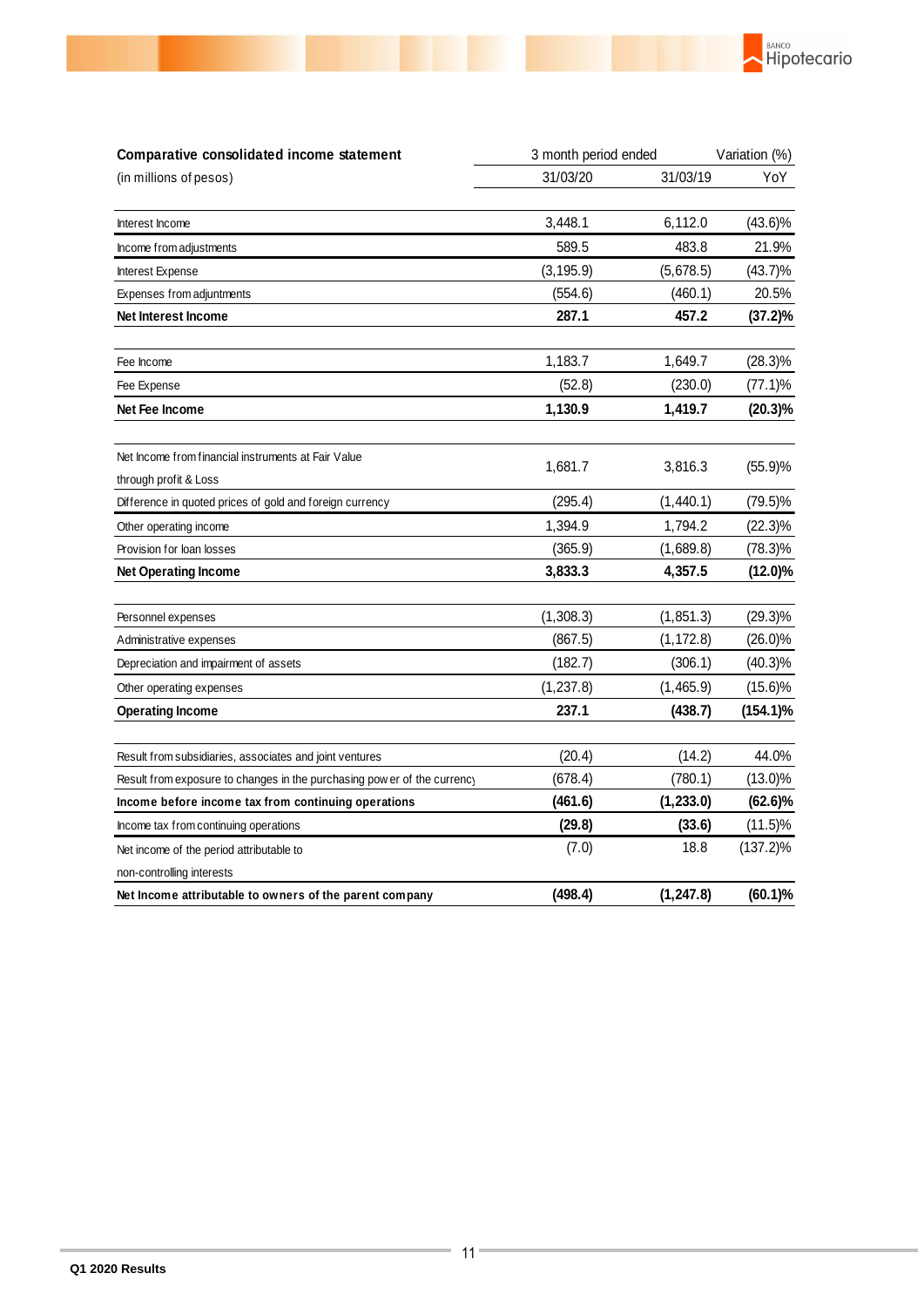

| <b>Statistic data and comparative ratios</b>                                                                     | 3 month period ended |            |  |
|------------------------------------------------------------------------------------------------------------------|----------------------|------------|--|
|                                                                                                                  | 31/03/20             | 31/03/19   |  |
|                                                                                                                  |                      |            |  |
| <b>Profitability</b>                                                                                             |                      |            |  |
| ROAA (return on average assets)                                                                                  | (2.0)%               | (3.9)%     |  |
| ROAE (return on average equity)                                                                                  | $(15.5)\%$           | $(33.1)\%$ |  |
| Net financial margin*                                                                                            | 6.7%                 | 8.9%       |  |
| Efficiency**                                                                                                     | 77.3%                | 72.0%      |  |
| Capital                                                                                                          |                      |            |  |
| Shareholders' Equity / Total Assets                                                                              | 12.2%                | 11.9%      |  |
| <b>CET I Ratio</b>                                                                                               | 16.5%                | 12.1%      |  |
| Tier 1 Ratio                                                                                                     | 16.5%                | 12.1%      |  |
| <b>Total Capital Ratio</b>                                                                                       | 17.0%                | 12.7%      |  |
| Liquidity                                                                                                        |                      |            |  |
| Liquid Assets / Deposits                                                                                         | 98.7%                | 104.7%     |  |
| <b>LCR</b>                                                                                                       | 208.0%               | 211.0%     |  |
| <b>NSFR</b>                                                                                                      | 136.6%               | 151.1%     |  |
| Loans / Deposits                                                                                                 | 88.6%                | 138.8%     |  |
| * (Annualized net interest income +annualized Net Income from financial instruments at Fair Value through profit |                      |            |  |
| and loss +annualized Difference in quoted prices of gold and foreign currency) / Average Assets                  |                      |            |  |

\*\* (Personnel expenses + administrative expenses + depreciation and impairment of assets) /

(Net Interest Income + Net Fee Income + Net Income from financial instruments at Fair Value through profit and loss +

difference in quoted prices of gold and foreign currency + other items included in income and operating expenses)

### **III. COVID-19 pandemic**

The COVID-19 pandemic is adversely impacting both the global economy and the Argentine economy and our business, although it is still too early to know the full extent of its impact.

On March 12, 2020, the National Executive Power (PEN) decreed a health emergency to handle the crisis caused by COVID-19, and later, on March 19, the PEN issued a decree ordering social, preventive and mandatory isolation, which originally applied from March 20 to March 31, 2020 inclusive, and has been extended since then until June 7, 2020, for now, with varying restrictions for different places of the country. The measures adopted in Argentina include the deceleration or suspension of most of the non-essential activities carried out by individuals, and consequently, is significantly affecting the national and regional economy, and economic uncertainty is increasing, evidenced by an increase in asset price volatility and exchange rate volatility.

Central Bank regulations issued after the outbreak of the COVID-19 crisis included measures related to the postponement of maturities of loans past due during the quarantine period that the Argentine government decreed in mid-March, the provision of credit lines with low rates for individuals and companies that have been most affected by the pandemic, ensuring the availability of banking services and keeping the payment chain at all levels, even in the face of branch offices closings according to what the Central Bank required.

The Bank is actively monitoring the impact of the pandemic on its business, liquidity, financial situation, and results of operations, as well as the continuity of its operations. Some of the actions we have taken to date, in response to the COVID-19 pandemic include (i) in March 2020, we implemented various response measures to ensure the continuity of our business operations and protect the health and safety of our employees, including a quarantine protocol, guidelines for customer meetings and employee meetings (now conducted exclusively via videoconference from the start of the quarantine) and certain changes in the daily operations of critical processes, (ii) we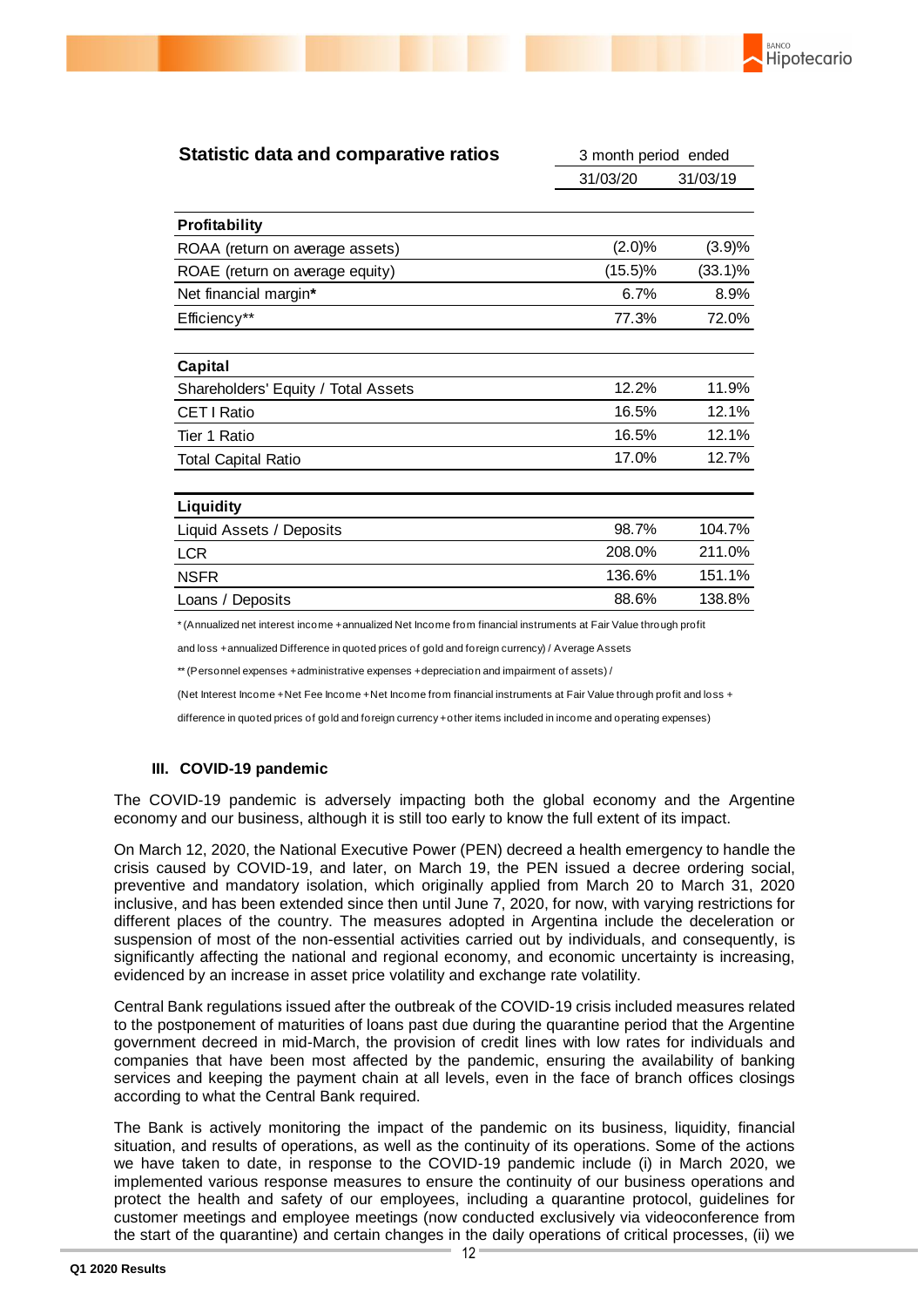

have assigned more resources for the provision of banking services through our electronic channels, such as our electronic banking website and mobile applications, through the reassignment of personnel from our branches, and we have increased the type of transactions that can be completed through these channels and (iii) we have adopted work from home measures that our staff must follow with the goal of reducing cybersecurity problems and other risks. Besides, the Bank is designing a plan to return to the office in stages when there is government authorization. The management team is also reviewing future actions that we can take if the Argentine quarantine or other effects of the pandemic persist for an extended period. We hope that continuous control of expenses, solid balance sheet, liquidity and capital management are the fundamental pillars of our strategy.

The Bank faces various risks arising from the economic impact of the pandemic on its operations, as well as on its clients. Both these effects, and government measures related to the pandemic and its impact are difficult to predict accurately at this time. These risks include: (i) lower revenues as a consequence of the lower interest rates on loans and credit cards promoted by the Central Bank, (ii) the Bank could face certain difficulties to refinance capital market maturities if it is severly damaged by the pandemic, (iii) higher expenses as a result of minimum rates for term deposits established by the Central Bank, (iv) a possible significant increase in loans delinquency, with a consequent increase in loan loss provisions, and (v) we cannot foresee the physical and psychological impact that prolonged lockdown may have on our employees, and the potential impact of this on our operations.

### **IV. Next quarter and 2020 perspectives**

The next quarter and 2020 perspectives for the Bank are based on:

- $\checkmark$  Continue with the high standard of our operations during the pandemic, while assessing the impact it will have on our business model.
- $\checkmark$  Maintain high liquidity and solvency levels in order to face volatility.
- $\checkmark$  Deepen the implementation of the digital strategy to enhance distribution capacity and increase client base profitability, in light of the impact of the pandemic.
- $\checkmark$  Sustain a balanced asset and liability structure in order to hedge the different tenors and currencies.
- $\degree$  Continue with the development of sustainable housing solutions.
- Improve efficiency and continue with the rationalization of expenses.

**Eduardo S. Elsztain** Chairman

Assets and liabilities denominated in foreign currency as of March 31<sup>st</sup>, 2020 were converted to pesos at the exchange rate of Ps. 64.4697/USD1.00 and Ps. 71.0448/EUR1.00, which was the reference exchange rate published by the Central Bank on such date.

Unless otherwise indicated, all figures are stated in millions of pesos.